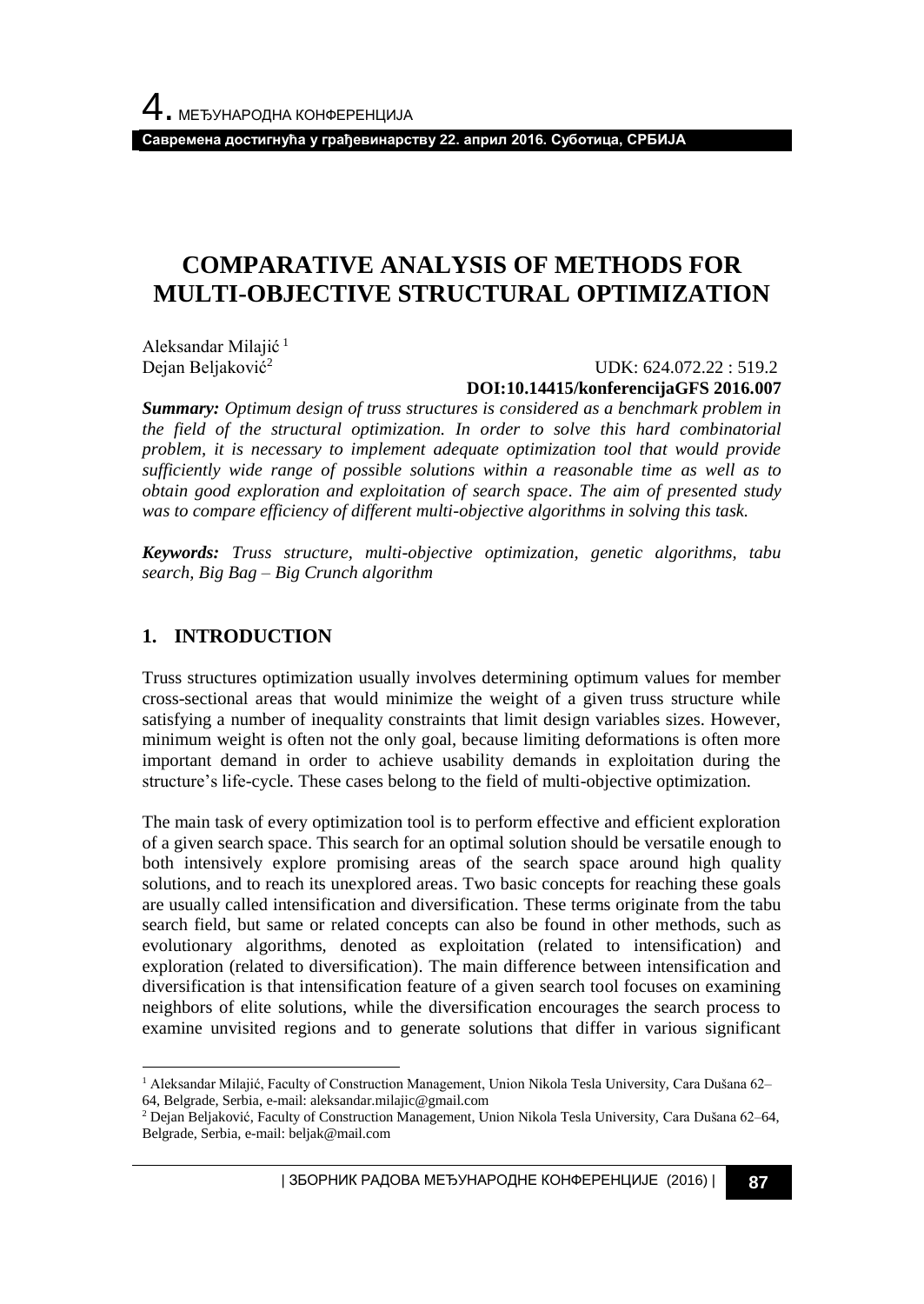#### 4 th INTERNATIONAL CONFERENCE **Contemporary achievements in civil engineering 22. April 2016. Subotica, SERBIA**

ways from those seen before [1]. A metaheuristic will be successful on a given optimization problem if it can provide a good balance between the exploitation of the accumulated search experience and the exploration of the search space to identify regions with high quality solutions in a problem specific, near optimal way [2].

The aim of presented research was to explore applicability of three different metaheuristics, namely genetic algorithm, tabu search and Big Bang – Big Crunch algorithm in finding optimum design features of a given truss structure. Obtained results indicate that the Big Bang – Big Crunch algorithm outperforms two other methods in exploration and exploitation of a search space by producing much better Pareto fronts of possible solutions.

#### **2. PROBLEM FORMULATION**

Mathematically, the optimal design of a truss can be formulated as finding set of variables  $[A_1, A_2, \ldots, A_n], A_i \in D$ , where  $A_i$  is the cross-sectional area of a member *i*, *n* is the number of members in a givent russ structure, and *D* denotes the allowable set of values for the design variable  $A_i$ , in order to minimize both the nodal displacements  $(1)$ and the total weight of structure (2):

$$
\delta_j = \delta_{j,\min}, j = 1,2,\dots,n_n
$$
\n(1)

$$
W(A) = \sum_{i=1}^{n} \gamma_i A_i L_i
$$
 (2)

Where  $n_n$  is nuber of nodes;  $W(A)$  is weight of the structure; *n* is the number of members of the structure; *γ<sup>i</sup>* represents the material density of member *i* and *L<sup>i</sup>* is the length of member *i*, subject to constraints:

$$
g_j(A) \le 0, j = 1, 2, \dots, n \tag{3}
$$

Since the presented problem has two objective functions, an appropriate solving method is the multi-objective tool that would be able to locate multiple Pareto optimal solutions in a single run. A solution is said to be Pareto optimal if and only if it is not dominated by any other solution in the performance space. If one solution dominates another, it implies that the first one is non-inferior to the second one for all the considered performance criteria but it is better than it for at least one criterion. All Pareto solutions form a Pareto front in the performance space.

Analysis of the whole Pareto front provides useful information on trade-off relationship between the fitness functions and enables a decision maker to consider different alternatives and make a choice that would represent acceptable compromise for conflicting objectives. In hard combinatorial problems such as this one it is impossible to conduct thorough search for Pareto solutions within the whole search space without appropriate optimization tool.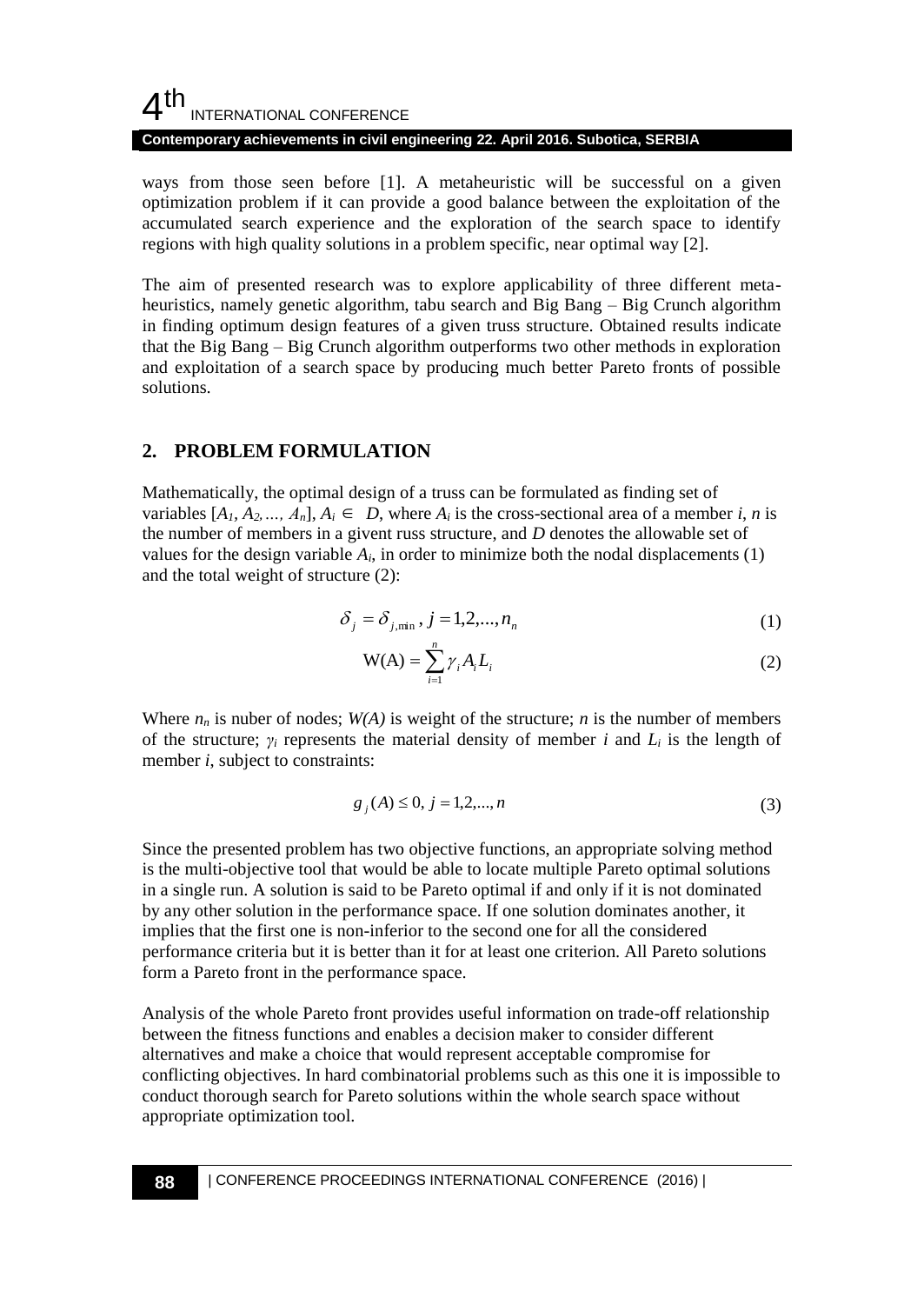#### **Савремена достигнућа у грађевинарству 22. април 2016. Суботица, СРБИЈА**

## **3. OPTIMIZATION TOOLS**

Genetic algorithms (GA) are a special class of global optimization methods, based on the theory of evolution. GAs do not operate on a single trial solution, but on a group of solutions, called population. A solution (called a string) is a vector of all parameters which are to be optimized. After application of evolution inspired operators such as fitness, crossover and mutation, the best solutions are being transformed and saved, forming the next generation, which means that the whole population moves towards better solutions, and finally to the global optimum [3, 4]. Although GAs have been proven able to locate promising regions for global optima in a search space, they sometimes can have a problem with finding the exact (global) minimum or maximum, especially if the search space is very large. In the field of optimization problems, tabu search (TS) is often used as a 'higher' heuristic procedure for enabling the other methods to avoid the trap of local optimum [5, 6]. TS operates on a single solution at a time and uses problem-specific operators to explore a search space and memory (called the tabu list) while keeping track of parts already visited. By guiding the optimization to the new areas, TS is able to overcome local minima and to reach the global optimum [1].

The Big Bang – Big Crunch algorithm (BB-BC) is relatively new evolution algorithm introduced in 2006 by Erol and Eksin [7], inspired by a theory of the evolution of the universe, namely the Big Bang and Big Crunch theory. Every step of the algorithm consists of two phases: a Big Bang phase, and a Big Crunch phase. In the Big Bang phase, candidate solutions are randomly distributed over the search space. The Big Bang phase is followed by the Big Crunch phase. The Big Crunch is a convergence operator that has many inputs but only one output, named as the center of mass, where the term *mass* refers to the inverse of the fitness function value. After calculating the center of mass, the algorithm generates new candidate solutions for the next Big Bang phase using a normal distribution around the previous center of mass. After the new population is generated, algorithm moves onto the next Big Crunch phase by calculating new center of mass. This sequence of explosion and contraction is repeatedly carried out until a stopping criterion has been met, whether it is reaching maximum number of iterations or obtaining a convergence.

## **4. COMPARISON CRITERIA**

Basically, every multi-objective optimizer aims at three goals: a) to find out the true Pareto front or to converge as close as possible to it; b) to cover as wide as possible span of solutions, and c) to discover solutions as diverse as possible along the obtained Pareto front. In order to provide a quantitative performance assessment for different multiobjective optimizing algorithms, it is necessary to establish exact criteria for measuring and comparing their effectiveness. A variety of such metrics and methods have been proposed in literature [8–10]. Method used in this study is based on a set of three metrics, namely: Coverage, Spacing and Maximum Spread [10, 11].

Coverage (C-metric) provides comparison between two Pareto fronts. If *A* and *B* be are two approximations to the Pareto front, then *C(A, B)* is the percentage of the solutions in *B* that are dominated by at least one solution in *A*: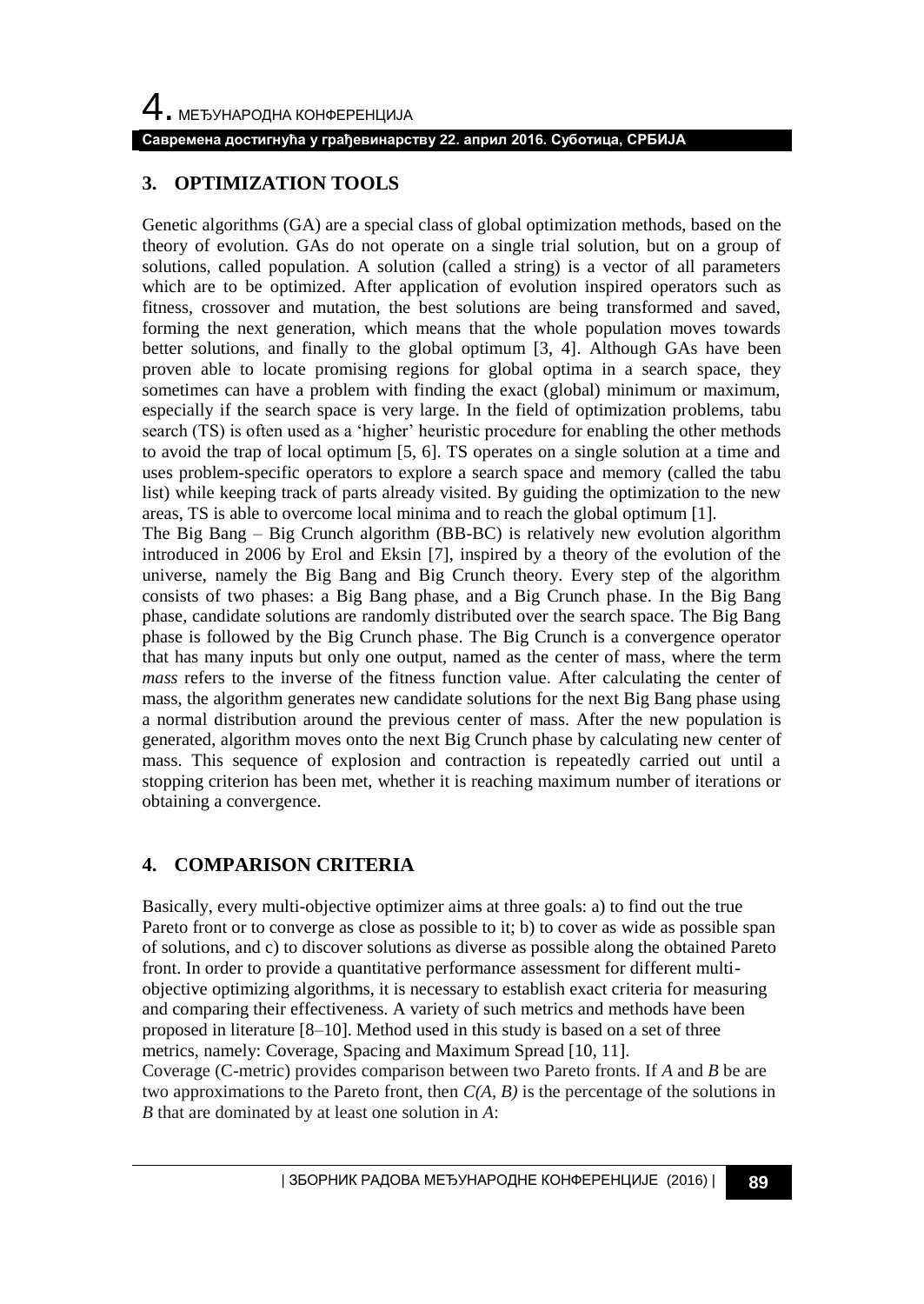#### $4<sup>th</sup>$ INTERNATIONAL CONFERENCE **Contemporary achievements in civil engineering 22. April 2016. Subotica, SERBIA**

$$
C_{(A,B)} = \frac{\left| \{ u \in B \middle| \exists v \in A : v \text{ dom } u \right\} \right|}{|B|} \tag{4}
$$

Spacing (S-metric) indicates how evenly the solutions are distributed along the discovered Pareto-front:

$$
S = \left[\frac{1}{n_{pf}} \sum_{i=1}^{n_{pf}} (d_i - \overline{d})^2\right]^{\frac{1}{2}}, \overline{d} = \frac{1}{n_{pf}} \sum_{i=1}^{n_{pf}} d_i
$$
 (5)

where  $n_{pf}$  is the number of members in Pareto front and  $d_i$  is the Euclidean distance (in the objective space) between the member *i* in Pareto front and its nearest member. A smaller value of S implies a more uniform distribution of solutions in Pareto front.

Maximum Spread (MS-metric) measures how "well" obtained Pareto front covers the true Pareto front:

$$
MS = \left[ \frac{1}{m} \sum_{i=1}^{m} \left[ \frac{\min(\ f_i^{\max}, F_i^{\max}) - \max(\ f_i^{\min} - F_i^{\min})}{F_i^{\max} - F_i^{\min}} \right]^2 \right]^{\frac{1}{2}}
$$
(6)

 $C_{(A,B)} = \left[\frac{|\mathbf{q} \in B||\exists v \in A : v \text{ } dom \mathbf{u}|\right]}{|\mathbf{B}|}$ <br>
pacing (S-metric) indicates how evenly the solutions are distributed along the<br>
scovered Pareto-Front:<br>  $S = \left[\frac{1}{n_{gt}} \sum_{i=1}^{n_{gt}} (d_i - \overline{d})^2\right]^2$ ,  $\overline{d} = \frac{1}{n_{gt$ where *m* is the number of objectives,  $f_{i\text{max}}$  and  $f_{i\text{min}}$  are the maximum and minimum of the *i*th objective in obtained Pareto front, respectively, and  $F_{\text{max}}$  and  $F_{\text{min}}$  are the maximum and minimum of the *i*th objective in true Pareto front, respectively. A larger value of MS inicates a better spread of solutions. Since the true Pareto front in this study is not known, *Fi*max and *Fi*min are considered as the maximum and minimum of the *i*th objective in all obtained Pareto fronts by various algorithms.

### **5. NUMERICAL EXAMPLE**

Comparative analysis was performed on standard benchmark problem of 56-bar truss structure [12, 13] with members grouped into three groups as shown in Figure 1. Optimization task is to simultaneously minimize total structural volume  $F_{I(X)}$  (and consequently the weight and ammount of material) and total displacement of the node 1, *F2(X)*. Therefore, objective functions are:

$$
F_{1(x)} = \sum_{i=1}^{56} A_i l_i \tag{7}
$$

$$
F_{2(x)} = \sqrt{\delta_{1x}^2 + \delta_{1y}^2 + \delta_{1z}^2}
$$
 (8)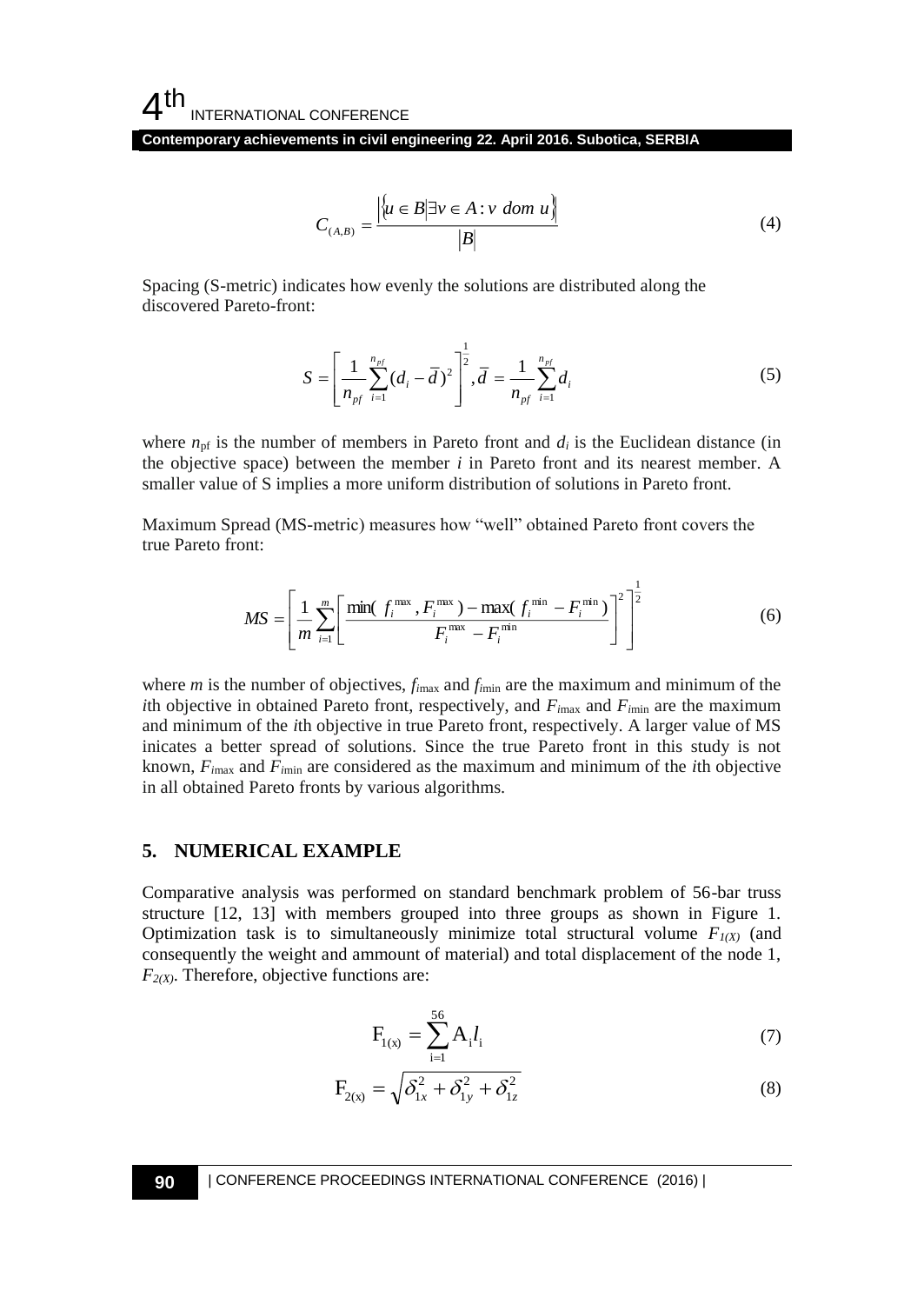# 4. МЕЂУНАРОДНА КОНФЕРЕНЦИЈА **Савремена достигнућа у грађевинарству 22. април 2016. Суботица, СРБИЈА**

Load consists of 4 kN force in the Y-direction and 30 kN force in the Z-direction in joint 1, while other free nodes are loaded with 4 kN force in Y-direction and 10 kN force in Zdirection. Vertical displacements of joints 4, 5, 6, 12, 13 and 14 are restricted to 4 mm, and displacement in joint 8 in Y-direction is limited to 2 mm. The modulus of elasticity is 210 kN/mm<sup>2</sup> for all members, while minimum and maximum cross-sectional areas of members are  $200 \text{ mm}^2$  and  $2000 \text{ mm}^2$ , respectively.



*Figure 1. Truss geometry and member grouping*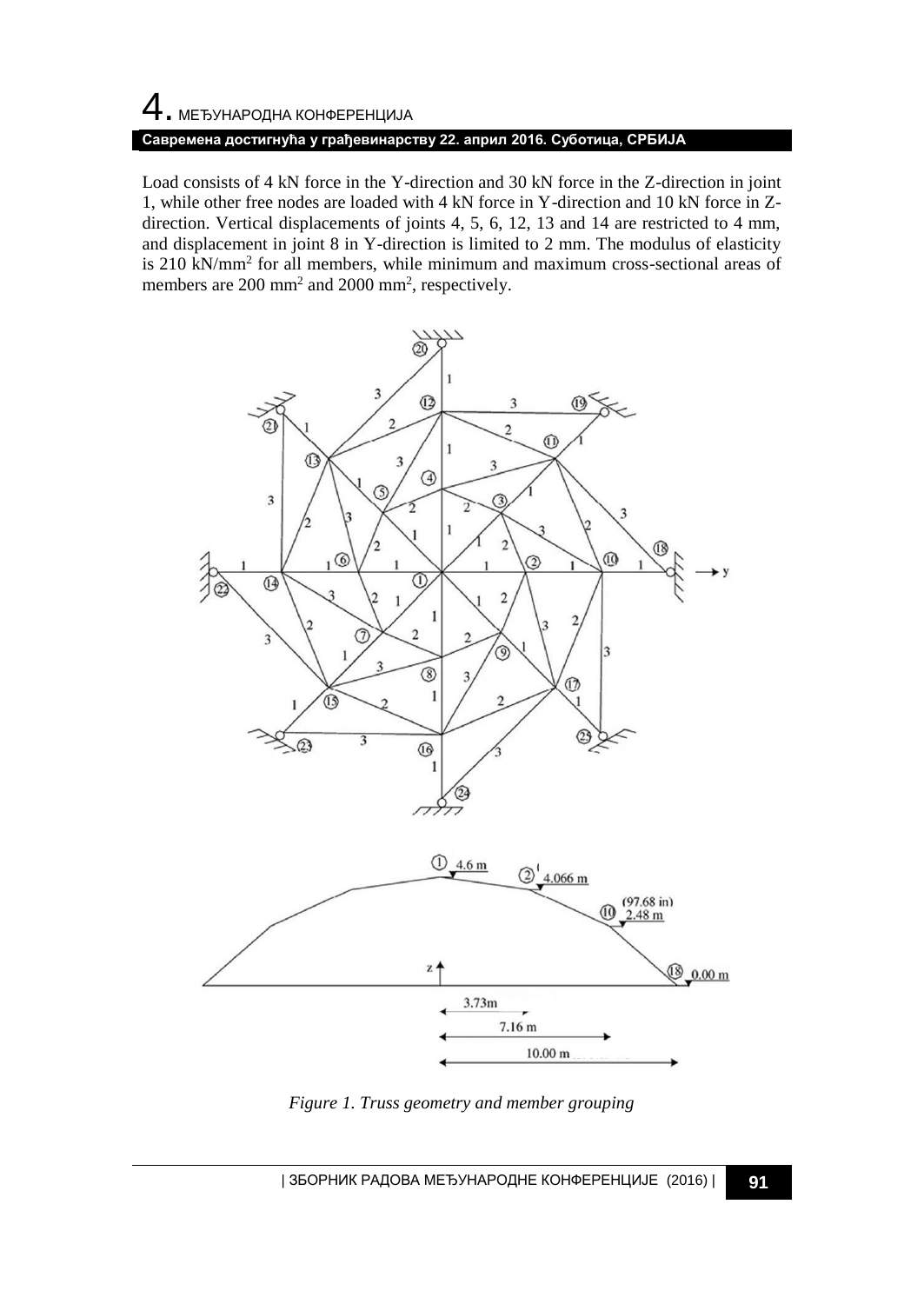**Contemporary achievements in civil engineering 22. April 2016. Subotica, SERBIA**

### **6. RESULTS AND DISCUSSION**

In order to evaluate performance of described algorithms, they were run five times. Extreme solutions after five runs of each algorithm are presented in Table 1 and performance metrics values are presented in Table 2. Comparison of results in Table 1 indicates that BB-BC algorithm outperforms GA and TS in solving this task and obtained better extreme results for the both fitness functions.

| Table 1. Best results after five runs |                                               |                                               |  |  |  |  |
|---------------------------------------|-----------------------------------------------|-----------------------------------------------|--|--|--|--|
| Algorithm                             | Best extreme solution 1<br>$\text{(mm, m}^3)$ | Best extreme solution 2<br>$\text{(mm, m}^3)$ |  |  |  |  |
| GА                                    | (2.25; 0.4035)                                | (7.67, 0.1278)                                |  |  |  |  |
| TS                                    | (2.75; 0.4111)                                | (7.87, 0.1315)                                |  |  |  |  |
| BB-BC                                 | (2.23; 0.4029)                                | (7.54, 0.1245)                                |  |  |  |  |

| C-metric            |       |       |       |       |       |  |
|---------------------|-------|-------|-------|-------|-------|--|
| Algorithm           | Run 1 | Run 2 | Run 3 | Run 4 | Run 5 |  |
| GA vs. TS           | 0.34  | 0.38  | 0.29  | 0.31  | 0.38  |  |
| TS vs. GA           | 0.11  | 0.16  | 0.22  | 0.24  | 0.20  |  |
| GA vs. BB-BC        | 0.29  | 0.26  | 0.22  | 0.31  | 0.17  |  |
| BB-BC vs. GA        | 0.38  | 0.36  | 0.34  | 0.35  | 0.40  |  |
| TS vs. BB-BC        | 0.11  | 0.15  | 0.22  | 0.17  | 0.20  |  |
| <b>BB-BC</b> vs. TS | 0.58  | 0.51  | 0.47  | 0.60  | 0.52  |  |
| S-metric            |       |       |       |       |       |  |
| Algorithm           | Run 1 | Run 2 | Run 3 | Run 4 | Run 5 |  |
| GА                  | 22.32 | 19.98 | 24.66 | 23.40 | 25.00 |  |
| TS                  | 47.54 | 42.49 | 38.99 | 41.71 | 39.96 |  |
| <b>BB-BC</b>        | 11.98 | 10.44 | 13.02 | 15.93 | 12.12 |  |
| <b>MS-metric</b>    |       |       |       |       |       |  |
| Algorithm           | Run 1 | Run 2 | Run 3 | Run 4 | Run 5 |  |
| <b>GA</b>           | 0.95  | 0.96  | 0.94  | 0.97  | 0.92  |  |
| TS                  | 0.92  | 0.91  | 0.89  | 0.92  | 0.90  |  |
| <b>BB-BC</b>        | 1.00  | 1.00  | 0.97  | 0.95  | 0.99  |  |

Differences in quality of obtained Pareto fronts can be further discussed according to the results of three considered performance metrics given in Table 4. Values of the preformance metrics indicate that the BB-BC algorithm obtained better Pareto fronts in comparison with other two methods. Values of the S-metric indicate that BB-BC provided very uniform distribution of solutions along the Pareto front, while the solutions obtained by the GA can be considered as satisfying. High values for the TS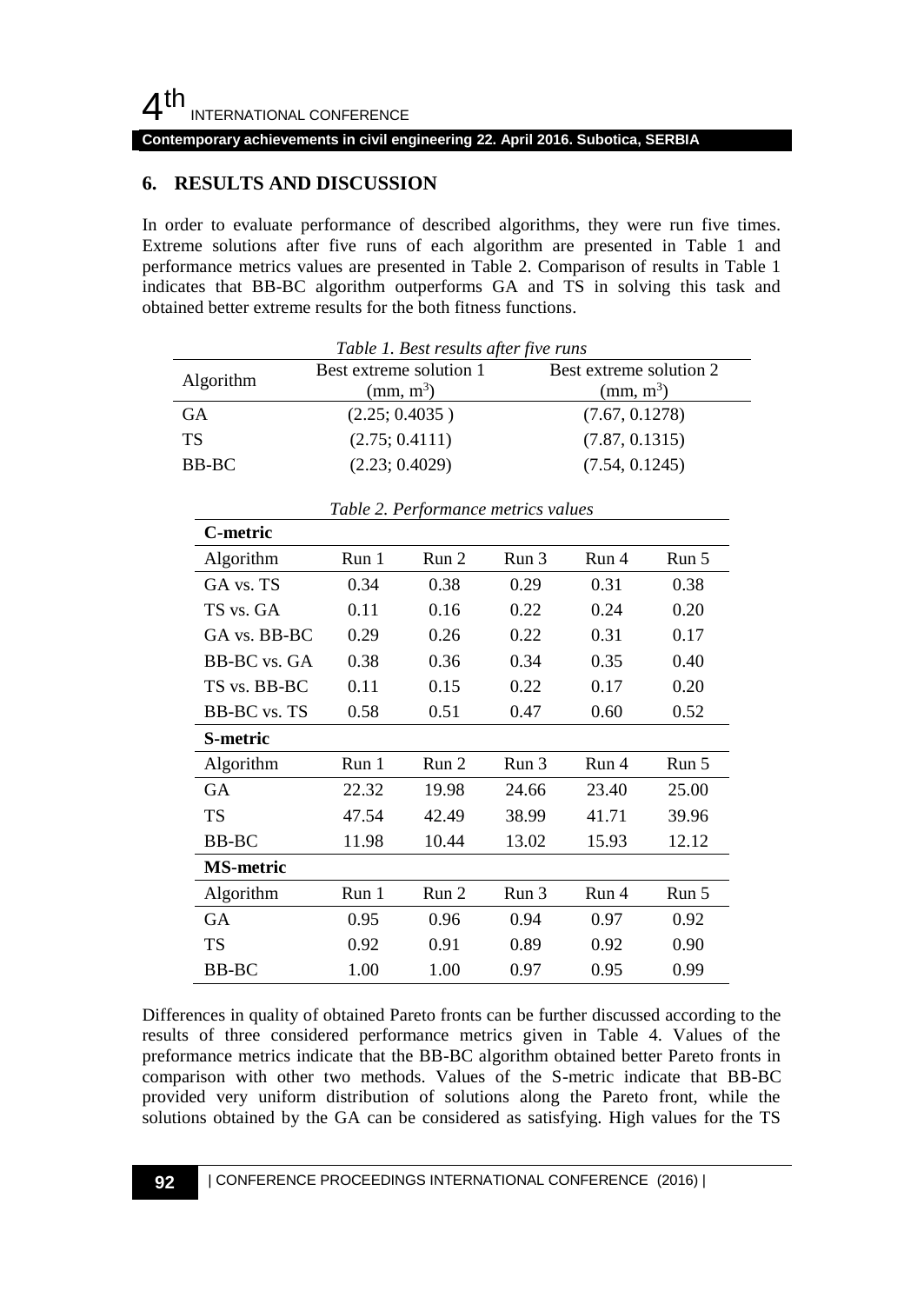# 4. МЕЂУНАРОДНА КОНФЕРЕНЦИЈА **Савремена достигнућа у грађевинарству 22. април 2016. Суботица, СРБИЈА**

indicate that this method had problems with being trapped in local optimum points. Values of the MS-metric indicate that solution obtained by all three methods are close enough to the real Pareto front.

## **7. CONCLUSION**

In this paper comparative analysis of three metaheuristics is performed in order to find the most apropriate metodology for solving combinatorial problem of multi-objective truss optimization. Results indicate that the Big Bang – Big Crunch algorithm outperforms tabu search and genetic algorithm both in finding better extreme solutions and considering quality of pbtained Pareto front.

### **REFERENCES**

- [1] Glover, F. and Laguna, M. *Tabu Search*. Kulwer Academic Publishers, **1997**.
- [2] Stutzle, T. *Local Search Algorithms for Combinatorial Problems - Analysis, Algorithms and New Applications*. DISKI - Dissertationen zur Kunstlik ¨ en Intelligenz. infix, Sankt Augustin, Germany, **1999**.
- [3] Holland, J. *Adaptation in Natural and Artificial Systems*, MIT Press, Cambridge, MA, **1992**.
- [4] Goldberg, D. *Genetic Algorithms in Search, Optimisation and Machine Learning*, Addison-Wesley, Reading, MA, **1989**.
- [5] Jourdan, C. L., Basseur, M. and Talbi, D. E. Hybridizing Exact Method and Metaheuristics: A Taxonomy. *European Journal of Operational Research*, **2008**.
- [6] Talbi, D. E. A Taxonomy of Hybrid Metaheuristics. J. of Heur. 8(5), 541-564, **2002**.
- [7] Erol, O. K. and Eksin, I. *New optimization method: Big Bang–Big Crunch*, Adv Eng Software, 37, **2006**, 106–11.
- [8] Deb, K. *Multi-Objective Optimization using Evolutionary Algorithms*, John Wiley & Sons, Chichester, UK, **2001**.
- [9] Tan, K. C., Lee, T. H., Khor, E. F. *Evolutionary algorithms for multiobjective optimization: performance assessments and comparisons*, Artificial Intelligence Review, 17 (4), **2002**, 253–290.
- [10]Zitzler, E. et al.: Performance assessment of multiobjective optimizers: an analysis and review, *IEEE Transactions on Evolutionary Computation*, 7 (2), **2003**, 117–132.
- [11]Kaveh, A., Laknejadi, K. A hybrid evolutionary graph-based multi-objective algorithm for layout optimization of truss structures, *Acta Mechanica*, 224, **2013**, 343–364.
- [12]Kelesoglu, O.: Fuzzy multi objective optimization of truss-structures using genetic algorithm. *Advances in Engineering Software*, **2007**, Vol. 38, pp. 717–721.
- [13]Kaveh, A. And Laknejadi, K.: A Hybrid Multi-objective Optimization and Decision Making Provedure for Optimal Design of Structures, *IJST Transactions of Civil Engineering*, **2011**, Vol. 35 (C2), p.p. 137-154